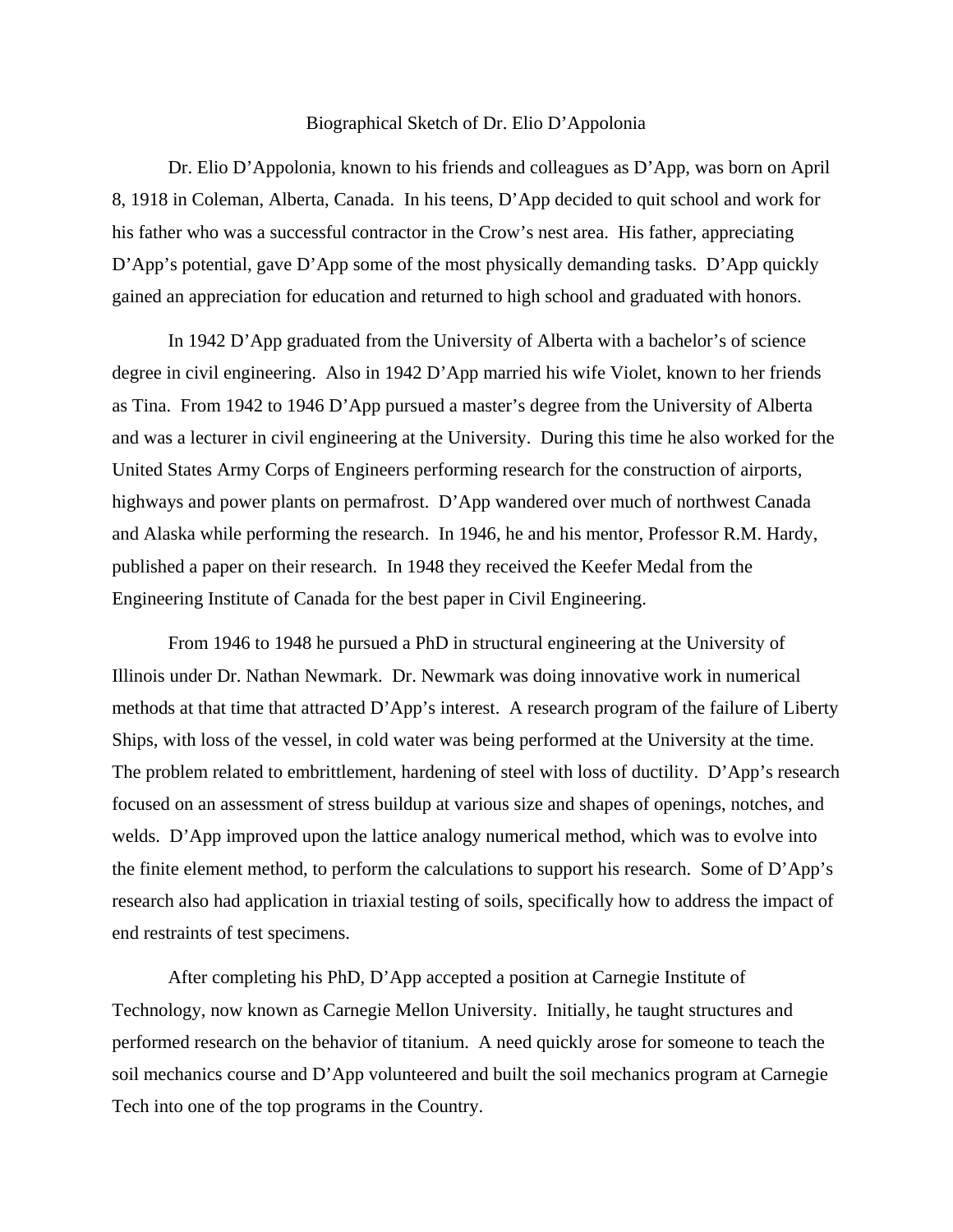In the early 1950's D'App, in addition to his academic responsibilities, began providing consulting services on several projects. The demand for his consulting service increased with each passing year and in 1956 he formed D'Appolonia Associates and began working full time as a consultant. In 1965 the company reorganized as E. D'Appolonia Consulting Engineers (EDCE). EDCE grew to over 500 employees with offices across the country and in Europe.

As a consultant D'App was known as being a superb mentor and for undertaking challenging projects that other companies indicated could not be done the way D'App proposed. Yet D'App succeeded saving clients millions of dollars. Two examples of such projects are the Bethlehem Steel plant (now Arcelor-Mittal) in Burns Harbor, Indiana, and the Olympic Velodrome in Montreal, Canada.

In the early 1960's Bethlehem Steel began building a fully integrated steel mill in Burns Harbor, Indiana at the south tip of Lake Michigan. The design engineer proposed to found the steel mill on piles. D'App convinced Bethlehem that the steel mill, with the exception of a few heavy structures, could be supported on shallow spread footings. Ironically, at this time D'App wrote several award winning papers on piles and load transfer of different types of piles. Bethlehem retained EDCE as the principal geotechnical engineer on the project saving the client millions of dollars.

The Velodrome for the 1976 Montreal Olympics was designed as a tensioned dome anchored at three massive concrete abutments. The dome was to be supported by temporary scaffolding during construction. Once the dome was completed the dome would be jacked into place by tensioning rock anchors installed through the concrete abutments. The jacking program required by the dome design engineer would have resulted in the Velodrome being completed after the Olympics. D'App and his staff performed a field investigation and developed a finite element model of the bedrock beneath the Velodrome. D'App proposed an alternate arrangement of rock anchors and a much more rapid stressing of the anchors resulting in finishing the Velodrome a month before the Olympics began.

D'App was also very active in his professional life. He was a founding member of Terra Insurance, a group of geotechnical firms organized to self-insure the participants work. He was also, among other positions, Chairman of the Executive Committee of ASCE's Soil Mechanics and Foundations Division (SMFD). In 1988 the SMFD recognized D'App's contributions to the